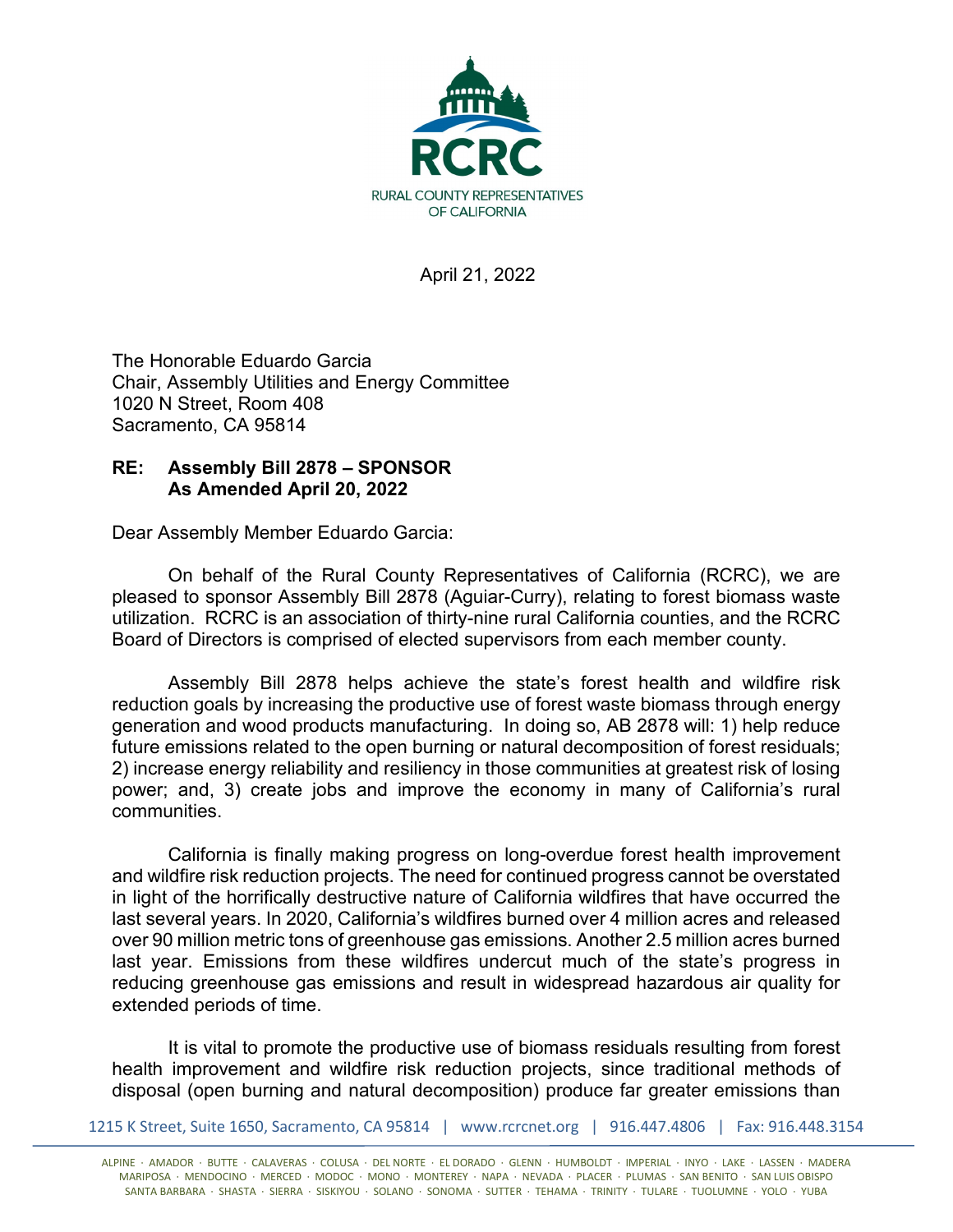The Honorable Eduardo Garcia Assembly Bill 2878 April 21, 2022 Page 2

would occur in a biomass facility. Residuals left in place for natural decomposition add to the fuel load and are increasingly likely to be consumed in a wildfire. A recent field study indicates that biomass energy generation results in 98-99 percent lower PM2.5, carbon monoxide, methane, and black carbon emissions compared to open pile burning (along with a significant reduction in NOx and carbon dioxide equivalent greenhouse gas emissions).<sup>[1](#page-1-0)</sup>

AB 2878 builds upon and incorporates the findings and recommendations of the California Forest Carbon Plan and Wildfire and Forest Resilience Action Plan, which highlight the need for forest health improvement to achieve ecosystem benefits, reduce wildfire risk, and improve water quality and yield. AB 2878 includes a comprehensive, multi-pronged approach to achieve these objectives.

AB 2878 helps improve the quality and integration of data related to wildfire, controlled burn, and pile burn emissions into the state's climate change planning efforts. It also requires incorporation of the California Forest Carbon Plan's recommendations into the state's AB 32 scoping plan, thereby ensuring that California minimizes and prevents future fire-related emissions at the same time it seeks to reduce anthropogenic greenhouse gas emissions.

AB 2878 helps improve local energy resiliency and overall grid reliability. It does this by facilitating the use of forest biomass to support rural microgrids and upgrades to infrastructure in forested regions to reduce wildfire risk and support integration of bioenergy. The bill also seeks to incentivize interconnection of bioenergy projects to break down some of the biggest barriers to bringing facilities online. Interconnection is vital to help the state achieve its forest health and wildfire risk reduction objectives, as well as local energy resiliency.

AB 2878 commendably seeks to extend the Bioenergy Market Adjusting Tariff (BioMAT) program to 2030 and consider increasinng the cap on the amount of forest biomass waste under that program. The BioMAT program requires utilities to procure electricity from small bioenergy projects, including biomass facilities that use fuels from high hazard zones. These smaller bioenergy facilities can be strategically placed close to the areas where the need for fuel reduction and forest health improvement is greatest – areas which often have lower electrical reliability than the rest of the grid. The program has no statutory end date; however, the CPUC is scheduled to sunset the program on December 31, 2025, regardless of whether the procurement requirements have been met. The rapidly approaching deadline could chill many of these smaller projects that will be instrumental to the state's forest health, climate change, and pollution reduction objectives. Furthermore, accelerating the BioMAT procurement of electricity derived from

<span id="page-1-0"></span><sup>1</sup> <sup>1</sup> Springsteen B, Christofk T, York R, Mason T, Baker S, Lincoln E, Hartsough B, Yoshioka T. 2015. "Forest biomass diversion in the Sierra Nevada: Energy, economics and emissions." *Calif Agr* 69(3):142-149. [https://doi.org/10.3733/ca.v069n03p142.](https://doi.org/10.3733/ca.v069n03p142)